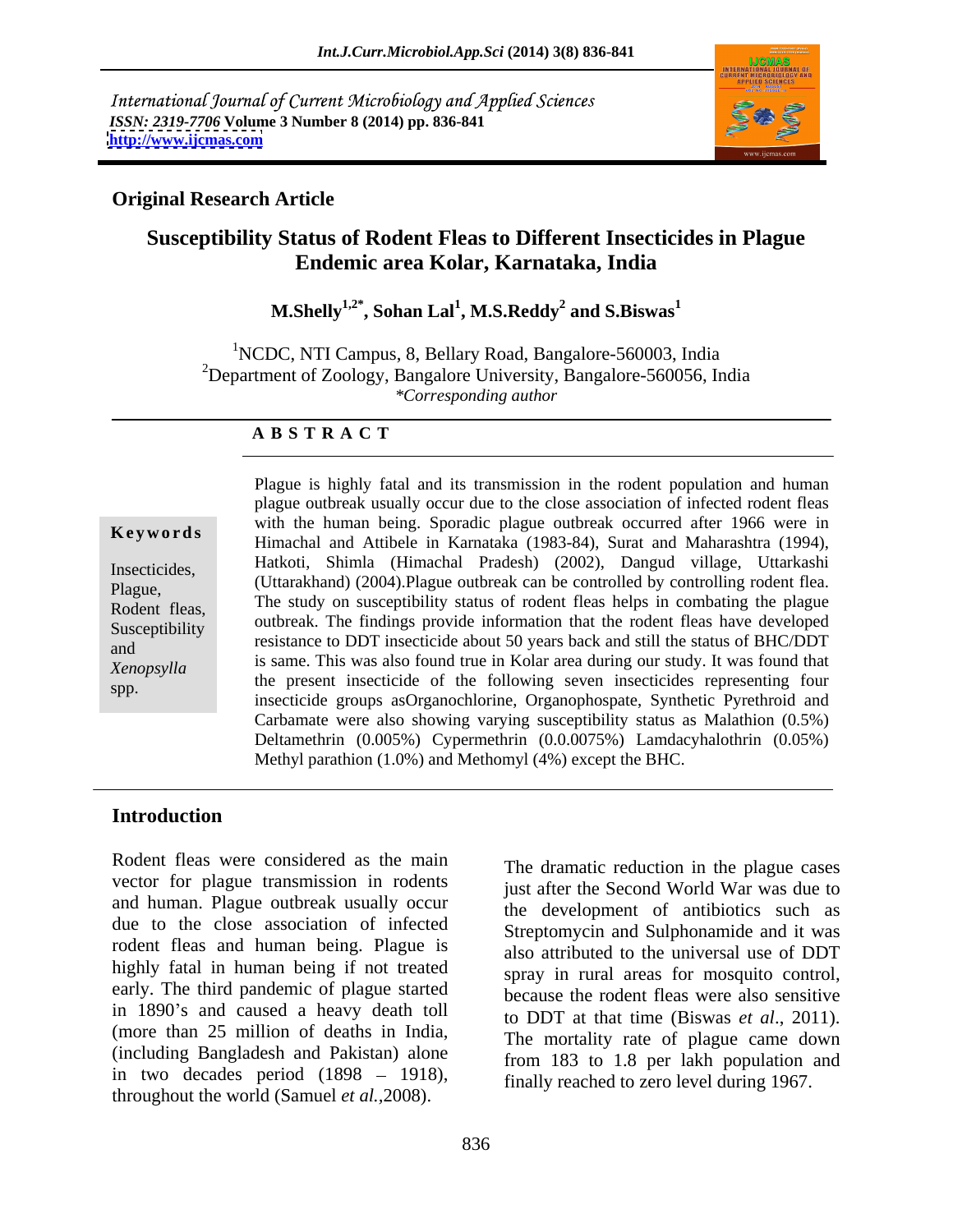Mulbagal area of Kolar district reported a well done with the vector control by the use last case of plague in 1966. Sporadic cases of plague were also reported after 1967 from changedas the high population growth, rapid Himachal Pradesh, Attebele Karnataka in transport system and fast development of 1983 and 1984. The sylvatic plague various pesticides/insecticides and antibiotic incidences were detected and reported by and their uncontrolled use in agriculture plague surveillance unit of National Centre sector and in health sector will have some for Disease Control(formerly known as impact in almost all sphere of life and it National Institute of Communicable might have affected the nature of the plague Disease) in the tri-junction area of vector. Therefore,the present study is Karnataka, Andhra Pradesh and Tamil conducted to find out the susceptibility of Nadu. the plague vector in India particularly in the

After a quiescence period of 28 years, plague re-emerged in 1994. Both types of plague (Bubonic and Pneumonic) cases were sensitive to DDT and now it has developed reported from Beed district of Maharashtra and Surat of Gujarat. The probable reason posing a threat and generates a further need for this was the discontinuation of plague tomake a priorstudy on the insecticide surveillance and control unit in these states. susceptibility status of rodent fleas in the A lesson was learnt from this outbreak and plague endemic areas in India which may be plague surveillance and control units were of great help in cutting down the re-started in both these states. Again after 8 transmission of plague in the near future.We years of long quiescence localized made the study on the susceptibility status of pneumonic plague outbreaks were reported the insecticide available at presentwhich from Hatkoti, Shimla (Himachal Pradesh) in may have direct impact in the control of 2002 and 2004 in Dangud village, district Uttarkashi (Uttarakhand).

The seriousness of plague was well documented by W.H.O. Twenty six a) Sufficient test tubes were taken for the countries had reported 53,417 cases 4060 complete range of concentrations (7.6 %) deaths to W.H.O. Though it is well Aninsecticide impregnated paper and a known fact that the under reporting is control paper impregnated with oil alone, always there due to various factors which were cut into 50mmx 15mm size and folded are beyond the control of administration to make a 'Z' shape and inserted into each

Baltzard*et al.* (1958) studied and concluded that plague is not localized but time to time b) Into each tube 10 fleas, were transferred it shifts from one place to other due to the from the flea colony by means of the rodent migration and the vector too. The aspirator unit. Each tube is closed by the rodent fleas as main vectors are responsible fine-mesh gauze and placed vertically in the for its continuity. Various biotic and abiotic rack in dark during the exposure period. factors are also responsible for the outbreaks

of DDT. But now the scenario has plague endemic areas.

In the beginning the rodent fleas were very resistance (Biswas *et al.*, 2008). This is plague vector.

# **Materials and Methods**

(Biswas *et al*., 2011). of the test tubes. This was done to provide complete range of concentrations maximum exposure of insecticide to fleas.

of plague. The containment of plague was c) At the end of a 60-minute exposure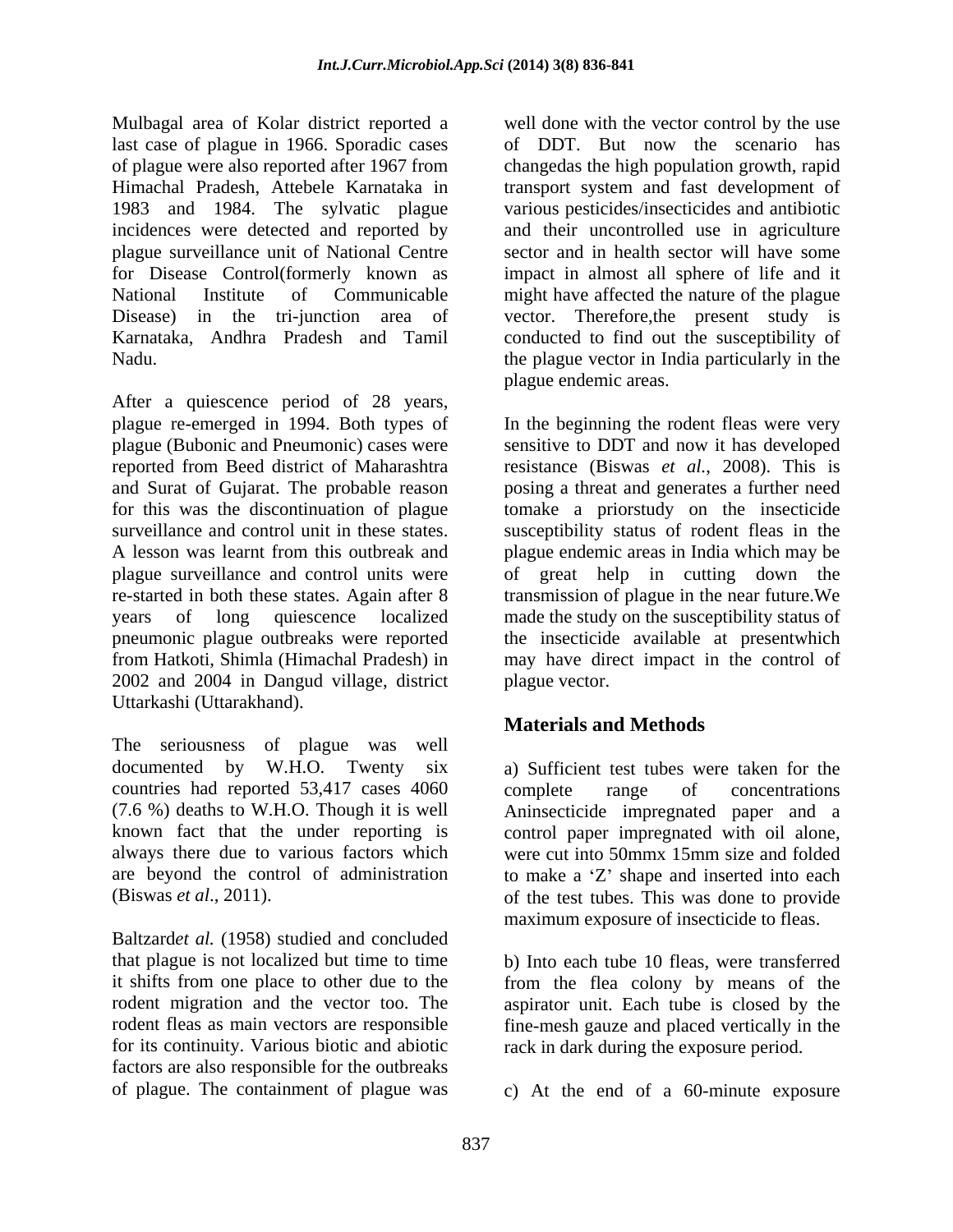period, the tubes were removed in the order However, if in the tests the control mortality in which they were set up and all the fleas was excess of 20% then test was transferred (by means of the aspirator) to clean tubes containing a clean nonimpregnated paper. The holding tubes were g) The test was repeated 4 times with the then closed with gauze, returned to the rack, and placed in darkness. To minimize status of the fleas was determined as per contamination of test insects with high concentrationsof insecticides during the transfer from treated to clean papers, **Results and Discussion** aspiration was carried out with the control fleas first, then with the lowest conc. of insecticide, working up to the highest conc. <br>resistant against BHC. The present The aspirator tube was thoroughly rinsed with acetone or alcohol and dried before in controlling rodent flea population i.e. transferring the fleas from papers treated rodent fleas are susceptible to the with different insecticides. The exposure period was extended to 24 hours. The In both parts of the experiments i.e. high and mortality was recorded in the first hour as well as at the end of 24 hours exposure insecticides, the Cypermethrin and period.Fleas unable to stand were counted as <br>Lamdacyhalothrin were showed 100% of

d) At the end of the test, the exposure papers were discarded andboth the dead and live fleas were processed further for proper identification. All the tested fleas were kept *X. cheopis* were 34 and 55 respectively. overnight in 10.0% KOH solution and  $\overline{F}$  Fleas exposed for the susceptibility of X mounted on glass slides with DPXmounting. All the test and control fleas are identified (Table: 3). up to the species level.

concentration giving partial and complete

the percent mortalities to get the corrected

$$
\frac{\frac{96 \text{ test mortality} - 96 \text{ control mortality}}{100 - 96 \text{ control mortality}}}{100}
$$

was excess of 20% then test was unsatisfactory and repeated.

same population of fleas.The susceptibility WHO procedures.

# **Results and Discussion**

dead. **Flea mortality (Table: 1 and 2). flea** mortality (Table: 1 and 2). It was found that rodent fleas are still resistant against BHC. The present generation insecticides were found effective rodent fleas are susceptible to insecticides which were tested, except BHC. 10% less of the first concentration of insecticides, the Cypermethrin and Lamdacyhalothrin were showed 100% of

> Total number of 461 fleas was exposed in which male and female of *X. astia* were identified 140 and 232 respectively whereas Fleas exposed for the susceptibility of *X. astia* and *X. cheopis* with the ratio of 4.17:1 (Table: 3).

e) After the preliminary test it was further on rodent body and takes blood meal from diluted 1 in 10 and tested. This test involves the rodent. The plague transmission takes 3 replicates at each of the chosen place from rodent to rodent through the mortality. the blood form the host. The transmission f) Abbott's formula was applied if the population in the endemic areas. Many control mortality was between 5% and 20% scientists had done the studies on the mortality by, different places at different periods in India The vector for plague is rodent flea that lives infected rodent flea at the time when it sucks can be interrupted by reducing the fleas' scientists had done the studies on the insecticide susceptibility of rodent fleas in e.g. Krishnamurthy *et al*.(1965); Chaturvedi *et al.*(1969); Kalra*et al*. (1974); Sant*et al*.(1971); Renapurkar (1990); Kumar*et al.*(1996) and Biswas *et al.* (2008).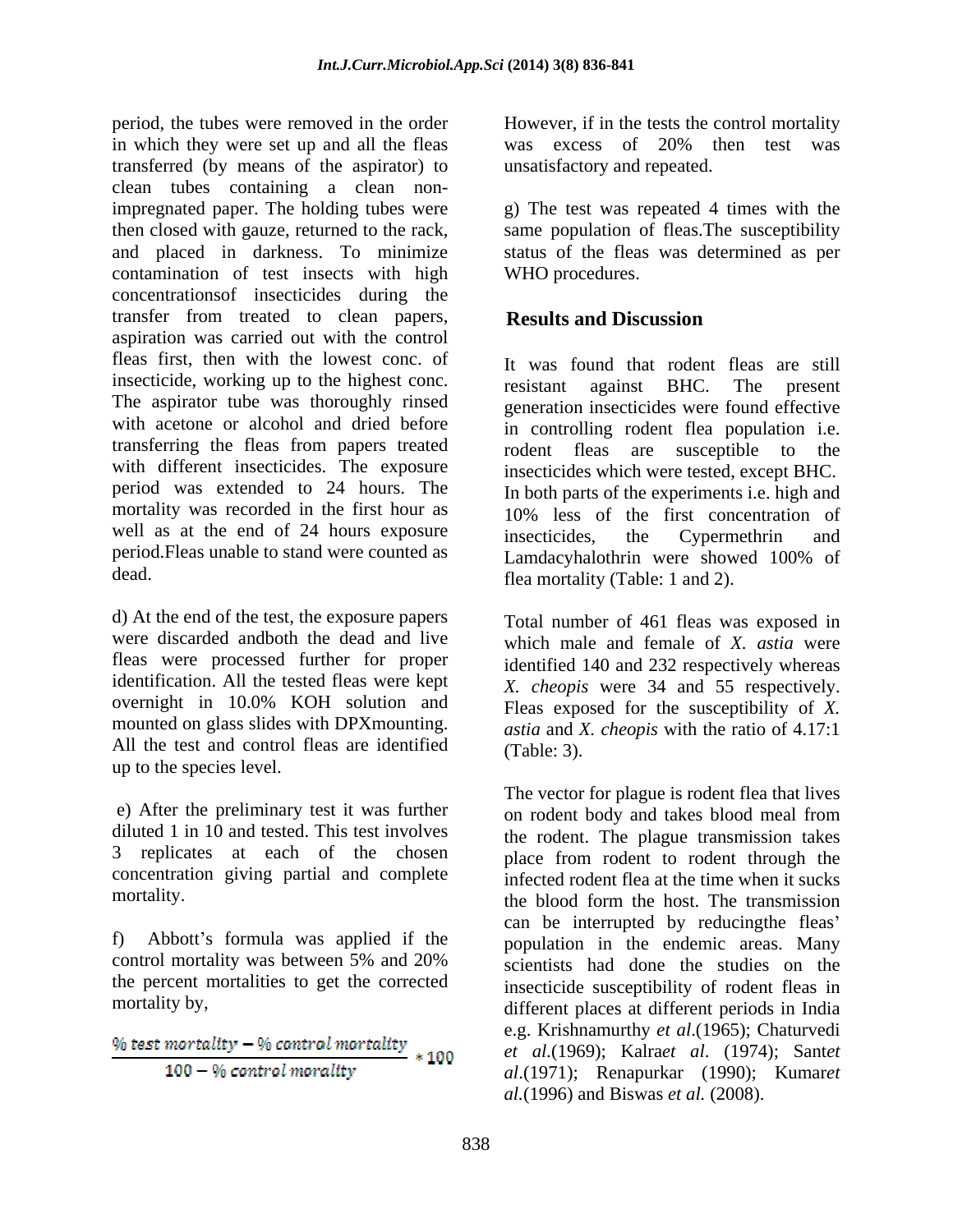| Pesticides/Insecticides                                                                                                                                         | <b>Company Name</b>                                                      | Can Kill                                     | ਰੋ ਹੋ<br>$\%$<br>트           | Group                   |
|-----------------------------------------------------------------------------------------------------------------------------------------------------------------|--------------------------------------------------------------------------|----------------------------------------------|------------------------------|-------------------------|
| Deltamethrin                                                                                                                                                    | Chemical Wets &<br>Flows Pvt. Ltd.<br>Batch no.:<br><b>CWANK 1207007</b> | Fleas                                        | 25 %                         | Synthetic<br>Pyrethroid |
| Cypermethrin<br>[For rat & mice]                                                                                                                                | Agrochemical Pvt.<br>Ltd.<br>Batch no. 1015                              | Fleas,<br>cockroaches,<br>termites           | 25%                          | Synthetic<br>Pyrethroid |
| Lamdacyhalothrin<br>(Brand name-Karate)<br>[For Rat & mice][Low toxic]<br>[Class II type of toxic, where<br>class I is most toxic & class IV<br>is least toxic] | Syngenta Batch no.<br>: SBS 1H102                                        | Fleas, (Mouse,<br>Rats) Mites,<br>Cockroches | 5%                           | Synthetic<br>Pyrethroid |
| Methylparathion (Dimethyl<br>parathion)                                                                                                                         | Multimin Agro Ltd.<br>Batch no.: 07                                      | Lice, aphids,<br>Mites                       | 50%                          | Organophosphate         |
| Malathion                                                                                                                                                       | Insecticides (India)<br>Ltd.<br>Batch no.: CO 221                        | Fleas                                        | 50%                          | Organophosphate         |
| BHC/Lindane(Beta-<br>hexachlorocyclohexane) or<br>(Benzene hexachloride)                                                                                        | Technical<br>MAKAMAgroche<br>m Pvt Ltd.                                  | Fleas, Beetles                               | 50%<br>(Lipid<br>solubility) | Organochlorine          |
| Methomyl                                                                                                                                                        | E. I. Dupont India<br>Pvt. Ltd.<br>Batch no.:<br><b>OCT11SV021</b>       | Fleas                                        | 40%                          | Carbamate               |

**Table.1** Insecticides studied for their impact on the rodent fleas

# **Table.2** Susceptibility of Rodent fleas to various Insecticides in high concentration

| li o<br>$\overline{\mathbf{z}}$ |                                       | Mortality in tested Population |                             | Percent            |           |                   |
|---------------------------------|---------------------------------------|--------------------------------|-----------------------------|--------------------|-----------|-------------------|
|                                 | Insecticide used and<br>concentration | Fleas                          | Fleas                       | Percent            | Control   | Mean<br>Mortality |
|                                 |                                       | exposed                        | died                        | Mortality          | Mortality |                   |
|                                 | BHC (5.5%)                            |                                | 12                          |                    | 16.7      | 15.96             |
|                                 | Malathion (5.0%)                      | 35                             | 30                          | 85.7               | 16.7      | 82.8              |
|                                 | Deltamethrin (0.05%)                  | 38                             | 35                          | $\Omega$ 1<br>24.1 | 16.7      | 91.2              |
|                                 | Cypermethrin(0.75%)                   | 33                             | 33                          |                    | 16.7      | 99.96             |
|                                 | Lamdacyhalothrin (0.05%)              | 36                             | 36                          | 100                | 16.7      | 99.96             |
|                                 | Methomyl (4%)                         | 30                             | $\sim$ $\sim$<br>$\angle 1$ |                    | 16.7      | 63.96             |
|                                 | Methyl parathion $(1%)$               | 30                             | 25                          | 83.33              | 16.7      | 79.95             |
|                                 | Control (Nil)                         | 30 <sup>2</sup>                |                             | 16.7               | 16.7      |                   |

Second test at 1:10 further dilution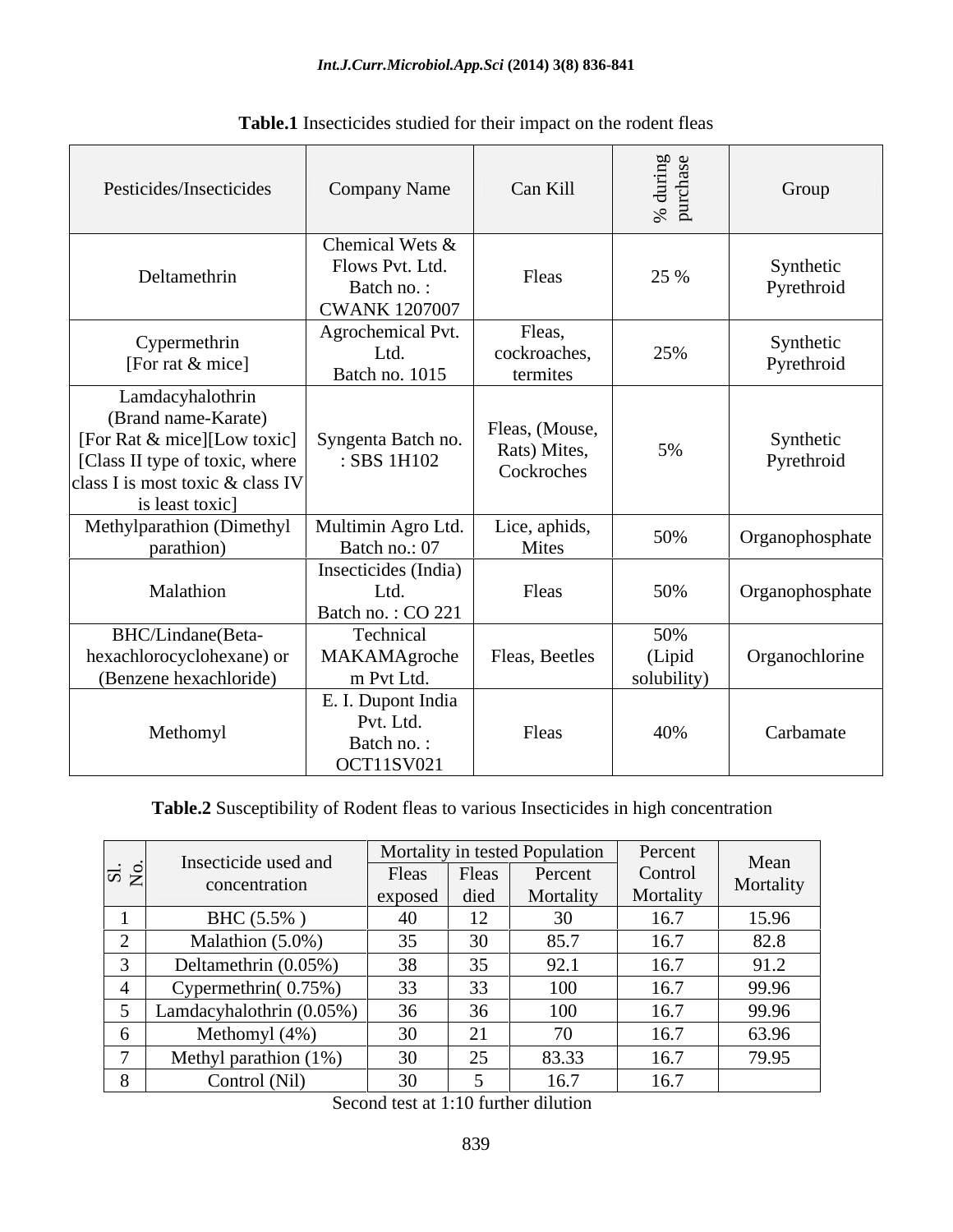| $ \vec{a} \ge$ | Insecticide used and<br>concentration | Mortality in tested Population |              |                 | Percent   | Mean      |
|----------------|---------------------------------------|--------------------------------|--------------|-----------------|-----------|-----------|
|                |                                       | Fleas                          | Fleas        | Percent         | Control   | Mortality |
|                |                                       | exposed                        | died         | Mortality       | Mortality |           |
|                | Malathion $(0.5\%)$                   | 20                             | ر پ          |                 | 6.66      | 67.77     |
|                | Deltamethrin (0.005%)                 | 20                             |              | 00              | 6.66      | 100       |
|                | Cypermethrin(.075%)                   | 33                             | $\sim$<br>55 | 00 <sub>1</sub> | 6.66      | 100       |
|                | Lamdacyhalothrin (.005%)              | 26                             | $\sim$       |                 | 6.66      | 100       |
|                | Methyl parathion $(0.1\%)$            | 2 <sub>0</sub>                 |              |                 | 6.66      | 46.37     |
|                | Control (Nil)                         |                                |              | 6.66            | 6.66      |           |

**Table.3** Susceptibility of rodent fleas to various insecticides in 10% less concentration of the first concentration

**Table.4** Identification of fleas exposed for susceptibility test

| $ \vec{a} $                                                                  | Insecticide used | Fleas   | X.astia                 |                                    | X.cheopis |        |  |
|------------------------------------------------------------------------------|------------------|---------|-------------------------|------------------------------------|-----------|--------|--|
|                                                                              |                  | exposed | Male                    | Female                             | Male      | Female |  |
|                                                                              | Malathion        | 65      | 20                      |                                    |           |        |  |
|                                                                              | Deltamethrin     | 68      | 20                      | 36                                 |           |        |  |
|                                                                              | Cypermethrin     | 66      | 24                      | 20                                 |           |        |  |
|                                                                              | Lamdacyhalothrin | 72      | 19                      | 34                                 |           | 12     |  |
|                                                                              | Methyl parathion | 60      | $\bigcap$ 1<br>$\sim$ 1 | $\Omega$<br>55                     |           |        |  |
|                                                                              | Methomyl         | 30      |                         | 14                                 |           |        |  |
|                                                                              | <b>BHC</b>       | 40      |                         | $\sim$<br>$\overline{\phantom{a}}$ |           |        |  |
|                                                                              | Control          | 60      | 15                      | $\Omega$                           |           |        |  |
|                                                                              | Total            | 461     | 140                     | 232                                | 34        | 55     |  |
| Ratio of <i>X. astia</i> to <i>X. cheopis</i> = $(372 : 89)$ i.e. = 4.17 : 1 |                  |         |                         |                                    |           |        |  |

also found in Kolar area during our study. We too have found that the present insecticides as Malathion (0.5%) insecticides representing four insecticide andCarbamate were also showing varying

The selection and dosages of the insecticides are important for the control

Their finding varies from place to place. In measure. Hence the study on the However,findings giveinformation that susceptibility status of the flea to the rodent fleas have developed resistance to insecticide plays a vital role if done in DDT insecticide about 50 years back and advance. It was observed from the present still the status of BHC/DDT is same. This study, rodent fleas of Kolar district were insecticide of the following seven Deltamethrin (0.005%) Cypermethrin( groups as Organochlorine, Methyl parathion (1.0%) and Methomyl Organophospate, Synthetic Pyrethroid (4%) except the BHC. It also found that *X.*  susceptibility status. less important than *X. cheopis* in plague measure. Hence the study on the found susceptible to the present generation insecticides as Malathion (0.5%) 0.0.0075%) Lamdacyhalothrin (0.05%) *astia* was the dominant species which is outbreak.